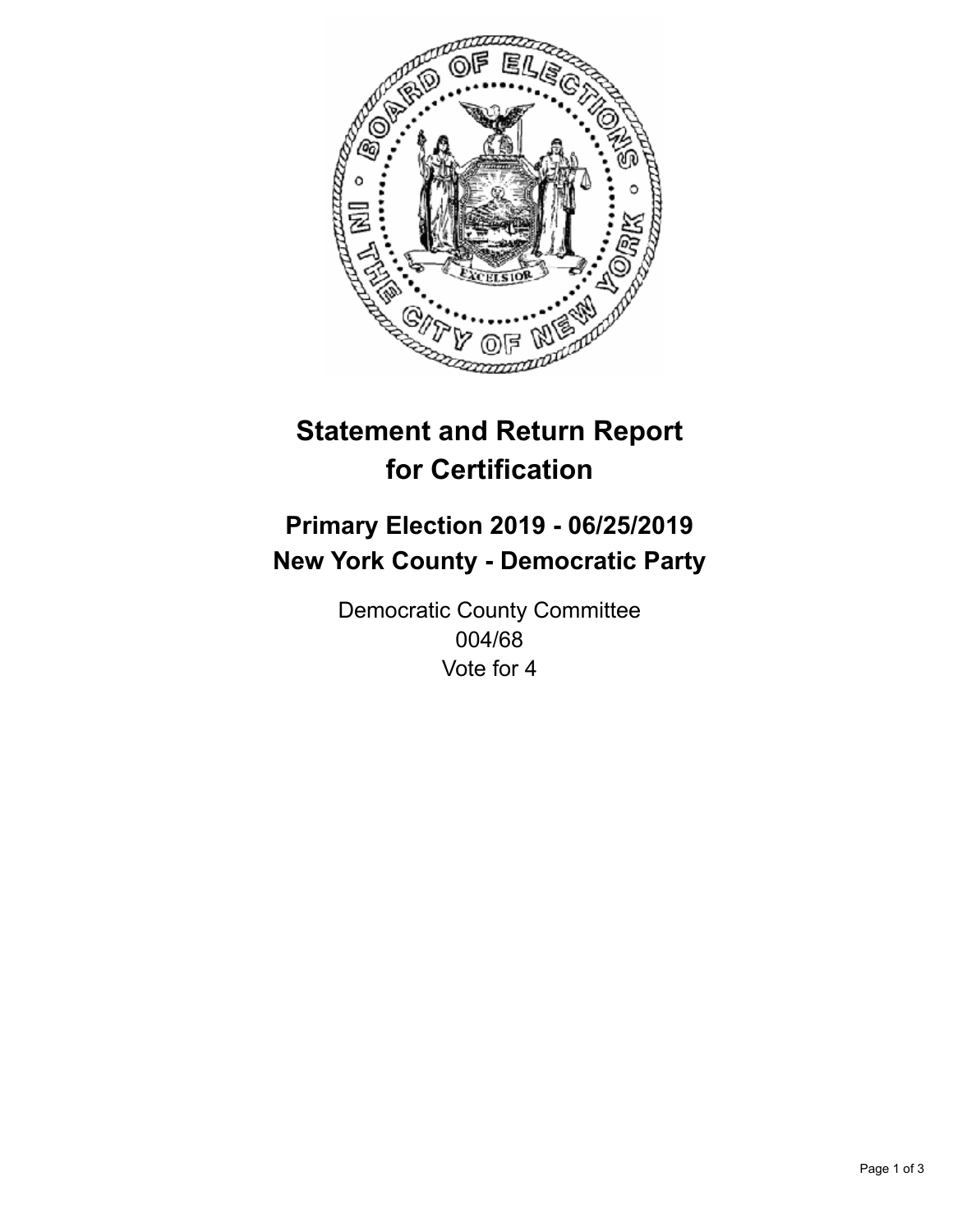

## **Assembly District 68**

| <b>PUBLIC COUNTER</b>                                    | 9              |
|----------------------------------------------------------|----------------|
| <b>MANUALLY COUNTED EMERGENCY</b>                        | 0              |
| ABSENTEE / MILITARY                                      | $\mathbf{0}$   |
| <b>AFFIDAVIT</b>                                         | $\mathbf{0}$   |
| <b>Total Ballots</b>                                     | 9              |
| Less - Inapplicable Federal/Special Presidential Ballots | $\mathbf{0}$   |
| <b>Total Applicable Ballots</b>                          | 9              |
| YOLANDA BROOKS-RUIZ                                      | 6              |
| NICHOLAS ROSARIO                                         | $\overline{2}$ |
| <b>TYRON BRINSON</b>                                     | 3              |
| SHAWN COMMODORE                                          | $\overline{2}$ |
| ANGELA DONADELLE                                         | 5              |
| <b>JAIME ESTADES</b>                                     | 5              |
| <b>VANESSA CADLETT</b>                                   | 6              |
| DIANA AYALA (WRITE-IN)                                   | 1              |
| EXODUS MURPHY (WRITE-IN)                                 | 1              |
| JOHN RUIZ (WRITE-IN)                                     | 1              |
| MELISSA MOORE VIVERITO (WRITE-IN)                        | 1              |
| <b>Total Votes</b>                                       | 33             |
| Unrecorded                                               | 3              |